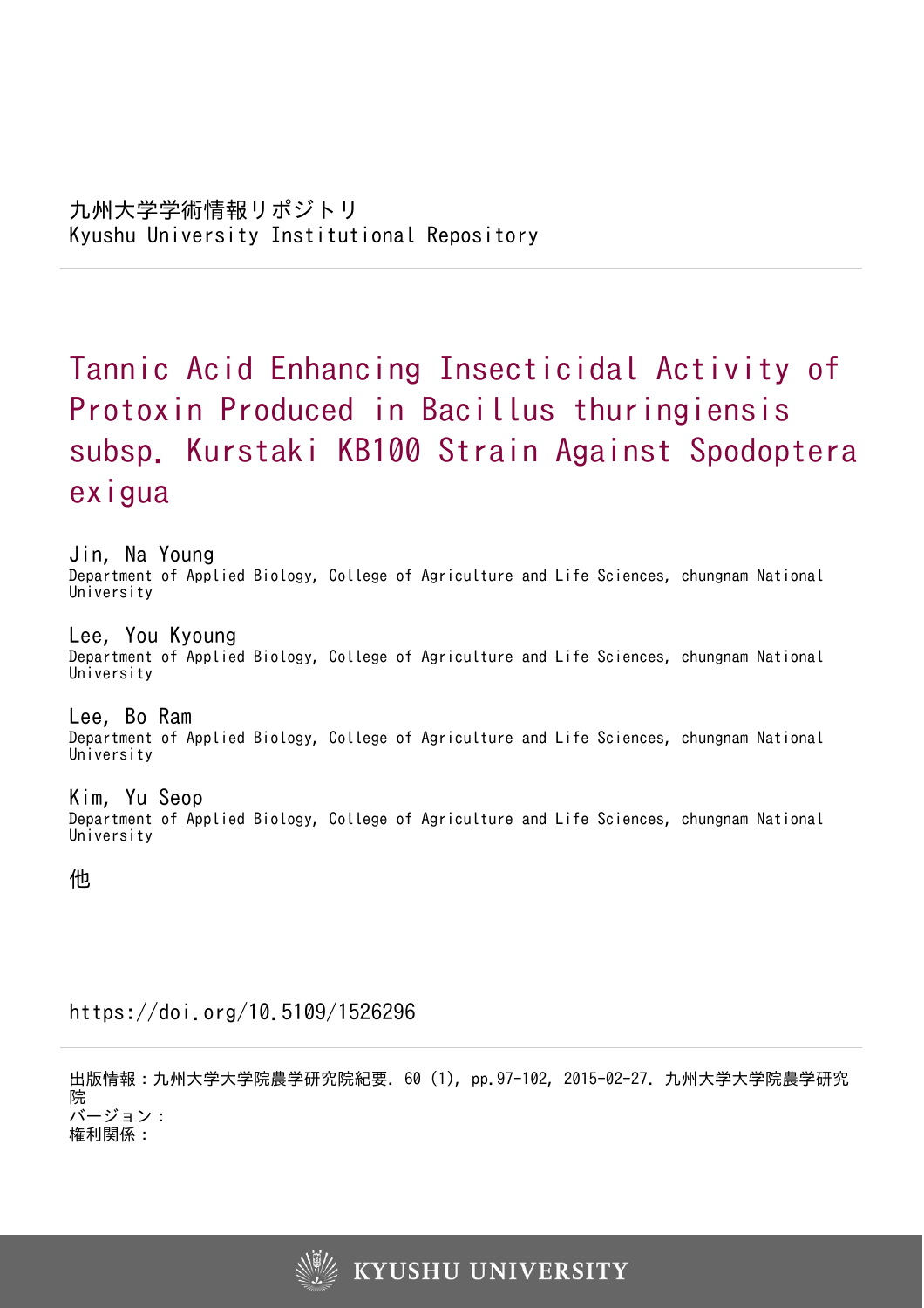# **Tannic Acid Enhancing Insecticidal Activity of Protoxin Produced in**  *Bacillus thuringiensis* **subsp.** *Kurstaki* **KB100 Strain Against** *Spodoptera exigua*

# Na Young JIN<sup>1</sup>, You Kyoung LEE<sup>1</sup>, Bo Ram LEE<sup>1</sup>, Yu Seop KIM<sup>1</sup>, Jun Hack JUN<sup>1</sup>, **Mi Ja SEO1 , Young Nam YOUN1 , Chisa YASUNAGA–AOKI2 \* and Yong Man YU1 \***

Laboratory of Insect Pathology and Microbial Control, Institute of Biological Control, Faculty of Agriculture, Kyushu University, Fukuoka 812–8581, Japan (*Received October 30, 2014 and accepted November 14, 2014*)

Insecticidal activity was enhanced when *Bacillus thuringiensis* subsp. kurstaki KB100 strain containing insecticidal activity against *Spodoptera exigua* was mixed with tannic acid, a protease inhibitor. To investigate the cause of this result, inhibition rate of tannic acid against protease activity in midgut juice of *S. exigua* was measured. As a result, it was found that protease activity in midgut juice of *S. exigua* was about 83.1%, 77.6%, 68.0%, and 40.1% at concentrations of 10, 20, 40 and 80 mM, respectively. Such reduction of protease activity was measured with increasing concentration. Analysis of substrate reaction in several kinds of proteases was performed. Trypsin exhibited 91.4% and 89.4% of proteolytic activity in BApNA and BPVApNA substrates, respectively. Thus, when Trypsin was treated with tannic acid, proteolytic activity was 62.2% and 54.5% in BApNA and BPVApNA substrates, respectively. Trypsin's proteolytic activity was inhibited by 29.2% and 34.9% when mixed with tannic acid. However, proteolytic activity of chymotrypsin and elastase was not inhibited by tannic acid. Digestion of protoxin produced in *B. thuringiensis* KB100 strain by Trypsin was analyzed using SDS–PAGE. As a result, a band appeared at about 60 kDa–70 kDa and it seemed to be inhibited by tannic acid. Digestion patterns of protoxin were measured over time. As it was over–digested in a group of Trypsin treatment, a band of protoxin at 60 kDa completely disappeared. On the other hand, when it was treated with tannic acid, a digestion inhibitor, protoxin was maintained for up to 24 hours.

**Key words**: *Bacillus thuringiensis* KB100 strain, proteolytic enzymes, *Spodoptera exigua*, tannic acid

#### INTRODUCTION

*Spodoptera exigua* is classified as Order Lepidoptera, Family Noctuidae and Genus *Spodoptera* and it is the most common agricultural pest which is the most difficult one to control as a polyphagous pest (Ahn *et al*., 1989). Since *S. exigua* has a broad range of hosts, it gives a lot of damage to a variety of crops such as scallion, cabbage and watermelon (Park *et al*., 1991). As *S. exigua* is rapidly spread out after it passes the third stage and generations are mixed, it is the pest which is difficult one to control during packaging (Luo *et al*., 2000). Chemical insecticides such as organophosphate, carbamate and pyrethroid insecticides are being used to control this pest (Eveleens *et al*., 1973). However, *S. exigua* has a high resistance to most of commercially available insecticides (Noh, 2009). Moreover, larvae with increasing age exhibit significantly low sensitivity to chemical insecticides. On the other hand, the use of microbial insecticides is recently demanded for eco– friendly agriculture, but it is difficult to control this pest due to physiological and ecological characteristics of *S. exigua* and mixture of generation during packaging.

Because *B. thuringiensis* agent being used as a microbial insecticide to control *S. exigua* in Korea exhibits low control threshold, effective studies on use methods and treatment time are needed (Jin *et al*., 2009).

*B. thuringiensis* which is a microbial insecticide produces insecticidal crystal proteins (ICPs) which are called δ–endotoxin during the formation of spores (Schnepf *et al*., 1998; Kumar 2003). These ICPs consist of Cry proteins which have activity against Lepidoptera (CryI), Lepidoptera and Diptera (CryII), Coleoptera (CryIII), Diptera (CryIV), and Lepidoptera and Coleoptera (CryV) (De Maagd *et al*., 2003; Schnepf *et al*., 1998; van Frankenhuyzen, 2009). ICPs are produced by *B. thuringiensis* and their molecular weight is 130 kDa. However, it does not have insecticidal activity in steady state. It exhibits activity if it is hydrolyzed into proteins at 55–70 kDa by proteolytic enzymes in midgut juice once larvae eat it. Activated toxin acts on epithelial cells of midgut in larvae and punches the hole in the membrane. In final, it becomes toxin and kills insects (Soberon *et al*., 2009).

Enzymes digest insecticidal toxin proteins which kill lepidopteran pests and consist of three groups such as serine proteinases, cysteine proteinases and aspartic proteinases. It is known that proteolytic enzymes such as serine proteinases and cysteine proteinases are present in midgut juice of *S. exigua* (Jongsma, 1996). It has been known that proteases are the most important digestive enzymes in insecticidal activity of *B. thuringiensis* and

<sup>1</sup> Dept. Applied Biology, College of Agriculture and Life Sciences,

chungnam National University, Daejon 305–764, Korea 2 Laboratory of Insect Pathology and Microbial Control, Institute of Biological Control, Faculty of Agriculture, Kyushu University

<sup>\*</sup> Joint corresponding authors (E–mail: ymyu@cnu.ac.kr; yasunaga@grt.kyushu–u.ac.jp)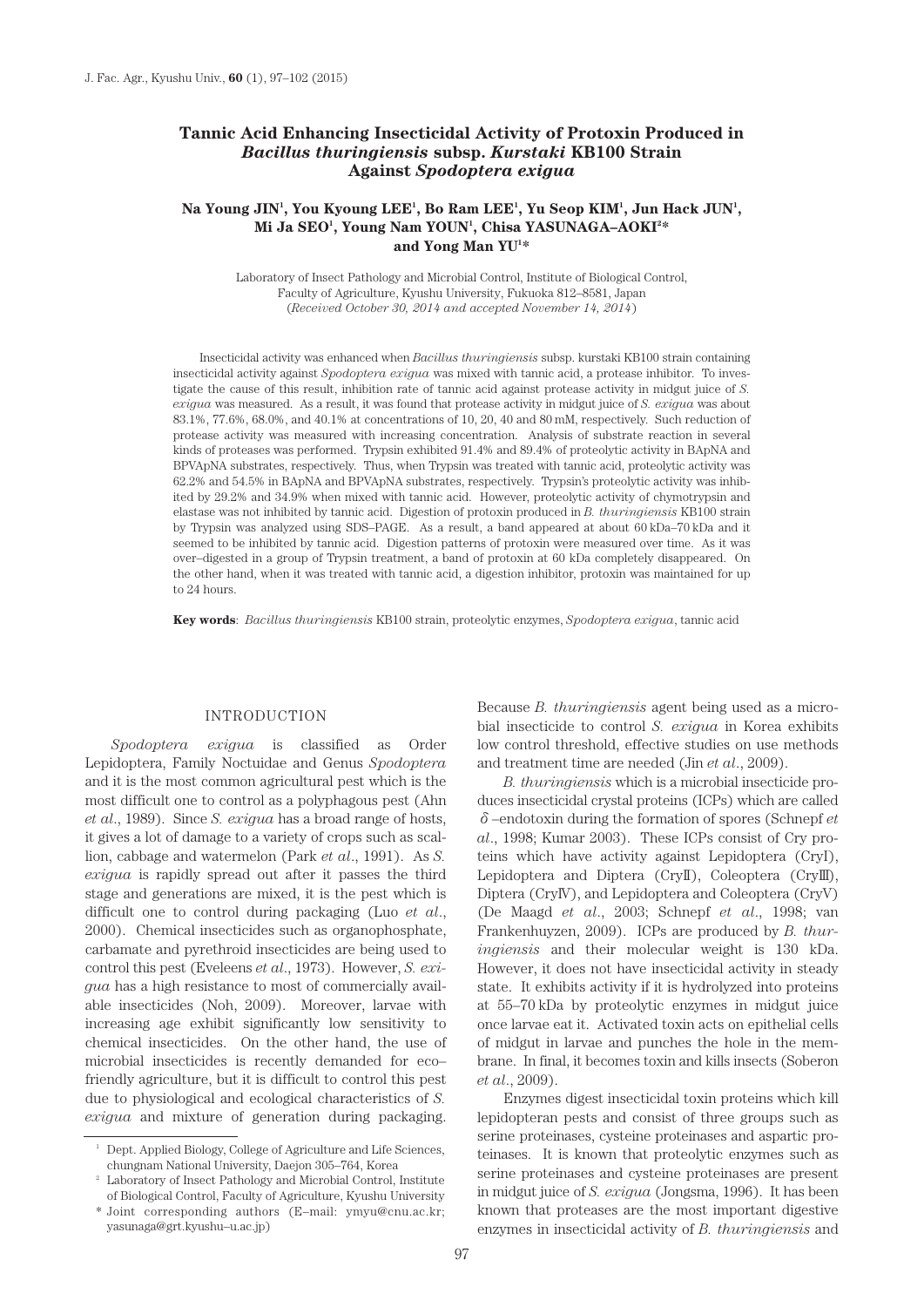serine proteases such as trypsin and chymotrypsin play a major role in the process of protein hydrolysis (Tojo and Aizawa, 1983; Zhu *et al*., 2007). It has been reported that trypsin and chymotrypsin are the most important digestive enzymes to activate protoxin in midgut of *B. thuringiensis* and play an important role to digest ICPs (Zhu *et al*., 2007; Opprert, 1999).

In previous studies, new *B. thuringiensis* containing strong activity against *S. exigua* was selected and tannic acid was selected as one of protease inhibitor which could prevent the over–digestion of protoxin of *B. thuringiensis* caused by strong digestive activity of midgut juice of pests (Jin *et al*., 2009). It was confirmed that addition of tannic acid into *B. thuringiensis* resulted in increase of activity (Jin *et al*., 2009). In addition, it has been reported that Tannis reduces the amount of strains eaten by larvae and enhances insecticidal activity of *B. thuringiensis* (Lord and Undeen, 1990; Navon *et al*., 1993). According to Salama *et al*. (1984), tannic acid increased the efficacy of  $\delta$ -endotoxin by 2–4 folds and it increased pH in midgut of insects, resulting in increase of insecticidal activity of *B. thuringiensis* once tannic acid was added (Schnepf *et al*., 1998). However, mechanism of interaction between *B. thuringiensis* and tannic acid has not been clearly known yet. It has been reported that Tannins inhibited activity of proteases and thus inhibited growth of lepidopteran larvae (Chan *et al*., 1978; Klocke and Chan, 1982; Karowe, 1989; Morris *et al*., 1995).

In this study, we reviewed the mechanism of synergistic effects on interaction between *B. thuringiensis* showing activity against *S. exigua*. In addition, we sought the methods to effectively control *S. exigua* by examining the effects of treatment of tannic acid on inhibition of capacity of digestive enzymes which hydrolyzes protoxin of *B. thuringiensis* strain.

#### MATERIALS AND METHODS

#### **Test insects**

*S. exigua* used in this experiment was given by the insect physiology laboratory in Andong National University and artificial diet (Goh *et al*., 1990) was used for all insects being cultured over successive generations in the biological pest control laboratory in Chungnam National University. Culture conditions are as follows: Temperature of  $25\pm1^{\circ}$ C, light conditions of 16L:8D. Adults were fed on 10% sugar water.

## **Test** *B. thuringiensis* **strain**

Among *B. thuringiensis* strains isolated from domestic soils and being stored in the laboratory, we selected KB100 strain showing a synergistic effect when mixed with Tannic acid and we performed experiment. We sent it to Dr. M. Obha in Institute of Biological Control, Faculty of Agriculture, Kyusu University, Fukuoka, Japan to identify it. As a result of H serotype, it was identified as *B. thuringiensis* subsp. *Kurstaki*.

## **Preparation of midgut juice of** *S. exigua*

Midgut juice was prepared to digest protoxin of *B. thuringiensis* as follows. After larvae of *S. exigua* at the fifth stage were placed at  $-4^{\circ}$ C for 10 seconds, midgut was dissected by using a sterile dissecting blade and put in a centrifugation tube on ice. It was centrifuged at 13,000 rpm for 15 minutes. Only light brown supernatant was transferred into a new eppendorf tube and stored at  $-20^{\circ}$ C.

## **Preparation of Parasporal crystal, Tannic acid, Trypsin and Chymotrypsin**

For preparation of parasporal crystal, *B. thuringiensis* strain was inoculated into NA media and incubated at 27˚C for 5 days and then occurrence of autolysis was examined with a phase contrast microscope. Once it was confirmed, it was transferred into a centrifuge tube with PBS buffer and then centrifuged at 15,000 rpm at 4˚C for 10 minutes. After centrifugation, the supernatant was discarded and it was washed three times with washing buffer I (500 mM NaCl, 2% Triton X–100). It was washed twice with washing buffer II (500 mM NaCl). After sterile water was added, washed parasporal inclusion was stored at –20˚C until it was used. Tannic acid (Sigma Co.) was diluted into four kinds of concentration (0.4, 4, 40 and 80 mM/l) using distilled water. 1 mg/ml Trypsin (Sigma Co.) and chymotrypsin (Sigma Co.) were used as proteases to examine the role of tannic acid as a protease inhibitor.

## **SDS–PAGE**

Parasporal inclusion of *B. thuringiensis* was dissolved in 50 mM NaOH (pH12.5). To observe the inhibitory phenomenon over time, 7 μl parasporal inclusion of *B. thuringiensis* and 2 μl midgut juice of *S. exigua* were added and digested at 37 ˚C for 15 minutes. After 2 μl of 40 mM tannic acid was added, it was incubated at each time point (1 minute, 5 minutes, 10 minutes, 15 minutes, 30 minutes, 1 hour, 2 hours, 5 hours and 24 hours) at 37˚C and used in the experiment. Parasporal inclusion was incubated at 37˚C for 30 minutes, after it was treated with 10 μl of trypsin (0.1 mg/ml) and 1 μl chymotrypsin (0.1 mg/ml). 10 μl parasporal inclusion, 1 μl Trypsin and 1 μl of 40 mM tannic acid were treated. For SDS–PAGE, a gel was made with 12% separating gel and 5% stacking gel according to the modified method of Laemmli (1970). After the electrophoresis was finished, a gel was stained with 0.5% Coomassie Brilliant Blue.

## **Measurement of protease activity of** *S. exigua*

To measure protease activity, a method of Bradford (1976) was modified and used in this experiment. To measure activity of each digestive enzyme, substrates were used as follows:  $N-\alpha$ –Benzoyl–DL–arginine 4–nitroanilide hydrochloride (BApNA) and N–Benzoyl– Phe–Val–Arg–p–nitroanilide hydrochlorid (BPVApNA) were used as substrates for trypsin. N–Benzoyl–L– tyrosine p–nitroanilide (BTpNA) and N–Succinyl–Ala– Ala–Pro–Phe p–nitroanilide (SAAPPpNA) and Ala–Ala– Val–Ala p–nitroanilide (AAVApNA) were used as sub-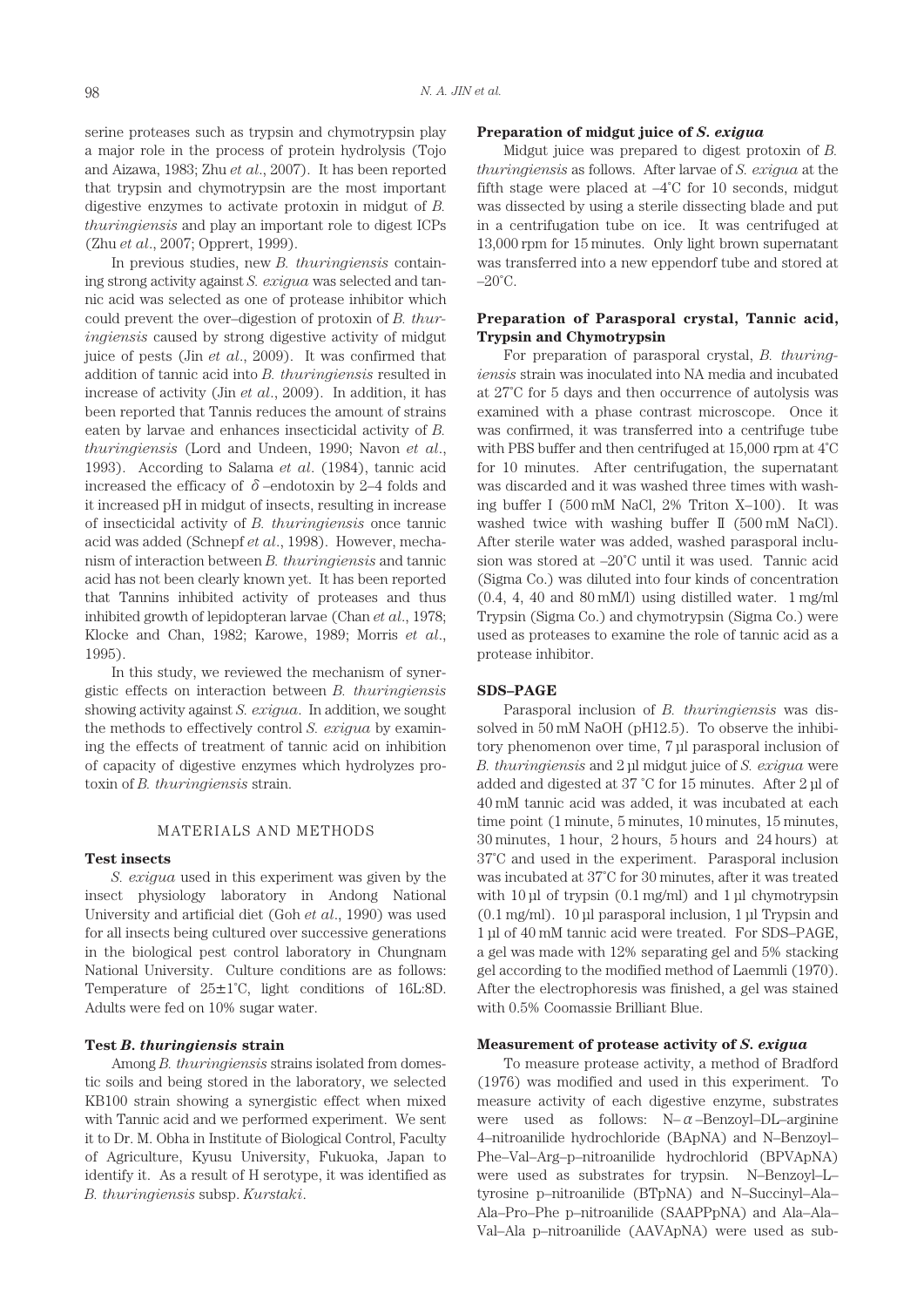strates for chymotrypsin. N–Succinyl–Ala–Ala–Ala–p– nitroanilide (SAAApNA) and N–Succinyl–Ala–Ala–Pro– Leu p–nitroanilide (SAAPLpNA) were used as substrates for elastase. To determine the inhibitory capacity of tannic acid against midgut juice of *S. exigua*, azocasein was used as a substrate at various concentrations (10, 20, 40 and 80 mM/l). After midgut juice of *S. exigua* and tannic acid were mixed in the ratio of 1:1, it was incubated at 37˚C for 15 minutes. After 300 μl of each substrate was mixed with 100 μl of digested sample, it was incubated at 37˚C for 15 minutes. The reaction was stopped by adding 200 μl of 10% TCA. After the sample was centrifuged at 15,000 rpm at 4˚C for 30 minutes, supernatant was mixed with 1 M NaOH in the ratio of 1:1 to precipitate proteins. After that, protein concentration was measured by absorbance at 450 nm.

#### RESULTS AND DISCUSSION

# **Protoxin of** *B. thuringiensis* **KB100 strain of which insecticidal activity is reduced due to over–digestion in midgut juice of** *S. exigua*

As eggs of *S. exigua* are laid and stuck as egg rafts in crops, it is difficult to biologically control them. Larvae live together once they hatch eggs. Once they pass the third stage, they begin spreading out and hiding to live. Thus, it is more difficult to control them. Due to the physiological and ecological characteristics of this pest in which adults continue to fly in from neighboring areas and lay eggs, it is one of most difficult pests to be controlled in the farm. *B. thuringiensis* is most commonly used to biologically control *S. exigua* occurring in organic crops and it shows very various insecticidal activities depending on its strains. Thus, in a previous study by Jin *et al*. (2009), the synergistic effect of *B. thuringiensis* mixed with tannic acid on insecticidal activity was examined. It was found that a group mixed with *B. thuringiensis* and tannic acid showed a higher extinction rate than a group treated with *B. thuringiensis* alone. Therefore, we reviewed mechanisms which may occur in the relationship between protoxin and digestive enzymes of midgut juice of *S. exigua* to increase the control effect. Five kinds such as tannic acid, PMSF, EDTA, TLCK and SBTI were selected as protease inhibitors containing the highest activity to inhibit digestive enzymes of midgut juice in *S. exigua*. As a result of measuring activity of five kinds of protease inhibitors against midgut juice of *S. exigua*, it was found tannic acid constantly inhibited activity of protease in midgut juice of *S. exigua* (Jin *et al*., 2009). To determine the most optimal activity reaction of tannic acid with protease present in midgut, it was measured at various concentrations. As shown in Table 1, protease activity of midgut of *S. exigua* was inhibited in about 83.1%, 77.6%, 68.0% and 40.1% with increasing concentration of tannic acid such as 10, 20, 40 and 80 mM, respectively. Through above results, we could expect that protease activity of midgut of *S. exigua* was effectively inhibited with increasing the concentration of Tannic acid. In addition, according to Ananthakrishnan *et al*. (1990), weight and survival rate of pupae were

measured after giving foods of *H. armigera* treated with tannic acid at various concentrations. As a result, the weight of pupae feeding foods mixed with tannic acid got lighter and the survival rate got lower than those of pupae feeding regular foods. The reason was that foods were not digested because protease activity of midgut of larvae was inhibited by Tannic acid.

Proteases present in midgut of *S. exigua* consist of serine proteases such as Trypsin, chymotrypsin and elastase (Opprert, 1999). It was reported that the use of high substrate specificity was appropriate to determine the characteristics of digestive enzymes (Law *et al*., 1977). Thus, we measured activity of proteases after the reaction was performed by adding the specific substrate for proteases present in midgut of *S. exigua* in this experiment. If protease activity was measured by using azocasein which was a substrate for serine proteases as a control, the activity was 100%. As shown in Table 2, when protease activity was measured by using a substrate for Trypsin, activity was about 90% or higher. On the other hands, when it was measured by using a substrate for chymotrypsin, activity was about 55%, which was lower than that of trypsin by about 35%. Activity of elastase was about 44%, which was the lowest among three kinds of proteases. Through this result, we could expect that trypsin had the highest activity among proteases in midgut of *S. exigua*. According to results of a previous study showing the inhibition of protease activity in midgut juice of *S. exigua*, we performed the reaction treated with tannic acid. Tannic acid selected as an activity inhibitor was prepared at four kinds of concentration (10, 20, 40 and 80 mM/l). After it was mixed with midgut juice of *S. exigua*, we measured the degree of inhibition in activity of proteases (Table 3). As a result, when midgut juice was reacted with substrates for Trypsin such as BApNA and BPVApNA, activity was 91.4±1.8 and 89.4±0.7, respectively. However, when 40 mM tannic acid was added into above reaction, activity was significantly inhibited to  $62.2 \pm 0.3$  and  $54.5 \pm 1.1$ , respectively. It suggested that 40 mM tannic acid inhibited activity of proteases in midgut juice of *S. exigua*. Among serine proteases included in midgut juice of *S. exigua* in which inhibitory effect of Tannic acid was shown, trypsin had the highest activity, but other three enzymes did not exhibit any significant difference (Fig. 1). As a result, it was found that the activity for a substrate in midgut juice of *S. exigua* was inhibited by about 30–40% when it was treated with 40 mM tannic

**Table 1.** Effect of tannic acid on protease activity of *S. exigua*  midgut juice

| Protease inhibitor | Working concentration<br>of inhibitor (mM) | Protease activity<br>$(\%$ control) |  |  |
|--------------------|--------------------------------------------|-------------------------------------|--|--|
| Tannic acid        | 10<br>20                                   | $83.1 \pm 2.1$<br>$77.6 \pm 1.6$    |  |  |
|                    | 40<br>80                                   | $68.0 \pm 0.4$<br>$40.1 \pm 2.2$    |  |  |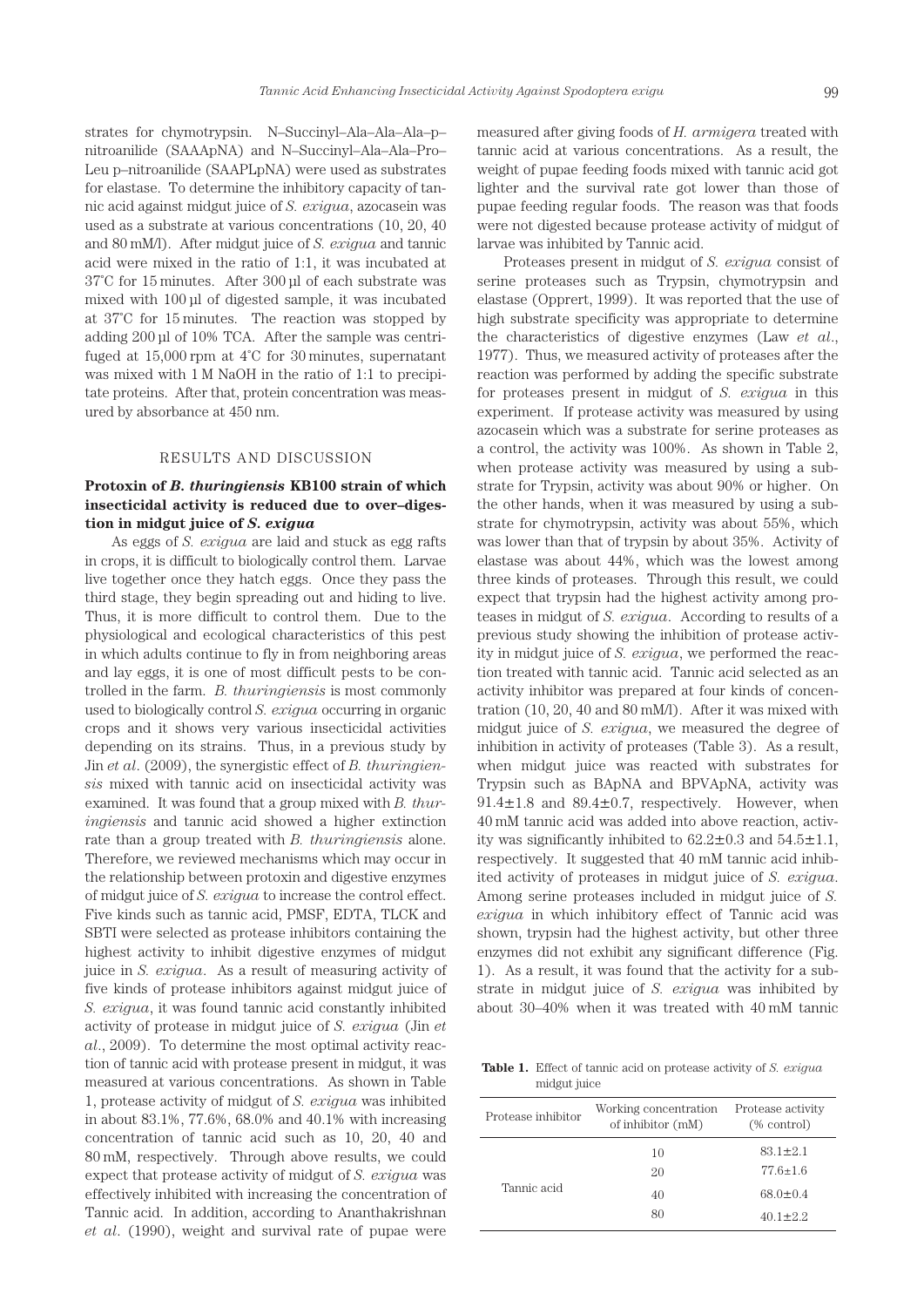| Substrate                                                           | Midgut                        | Protease     |  |
|---------------------------------------------------------------------|-------------------------------|--------------|--|
|                                                                     | Protease activity (% control) |              |  |
| Azocasein                                                           | $100 \pm 0$                   | Serine       |  |
| $N-\alpha$ -Benzoyl-DL-arginine 4-nitroanilidehydrochloride (BApNA) | $91.4 \pm 1.8$                |              |  |
| N-Benzoyl-Phe-Val-Arg-p-nitroanilidehydrochlorid (BPVApNA)          | $89.4 \pm 0.7$                | Trypsin      |  |
| N-Benzoyl-L-tyrosine p-nitroanilide (BTpNA)                         | $55.4 \pm 0.6$                |              |  |
| N-Succinyl-Ala-Ala-Pro-Phe p-nitroanilide (SAAPPpNA)                | $56.5 \pm 3.9$                | Chymotrypsin |  |
| Ala-Ala-Val-Ala p-nitroanilide (AAVApNA)                            | $52.7 \pm 1.5$                |              |  |
| N-Succinyl-Ala-Ala-Ala-p-nitroanilide (SAAApNA)                     | $48.5 \pm 1.6$                |              |  |
| N-Succinyl-Ala-Ala-Pro-Leu p-nitroanilide (SAAPLpNA)                | $38.7 \pm 4.9$                | Elastase     |  |

**Table 2.** Estimation of proteolytic activity in extracts from *S. exigua* midgut with the substrates of various proteolytic enzymes

| <b>Table 3.</b> Inhibitor analysis of proteolytic activity with various substrates of extracts from S. exigua midgut |  |
|----------------------------------------------------------------------------------------------------------------------|--|
|----------------------------------------------------------------------------------------------------------------------|--|

| Inhibitor   | Concentration<br>(mM) | Azocasein | <b>BADNA</b>   | <b>BPVA<sub>D</sub>NA</b> | <b>BT<sub>DNA</sub></b> | SAAPP <sub>pNA</sub> | SAAApNA        |
|-------------|-----------------------|-----------|----------------|---------------------------|-------------------------|----------------------|----------------|
|             |                       | Serine    | Trypsin        |                           | Chymotrypsin            |                      | Elastase       |
| Tannic acid | 10                    | 100       | $86.9 + 1.2$   | $87.1 \pm .07$            | $88.9 \pm 1.2$          | $62.3 \pm 1.9$       | $42.5 \pm 0.7$ |
|             | 20                    | 100       | $83.5 \pm 0.7$ | $81.2 \pm 1.3$            | $86.2 \pm 2.5$          | $51.2 \pm 2.3$       | $44.2 \pm 2.7$ |
|             | 40                    | 100       | $62.2 \pm 0.3$ | $54.5 \pm 1.1$            | $61 \pm 1.5$            | $51.4 \pm 2.5$       | $46.1 \pm 1.0$ |
|             | 80                    | 100       | $614 + 21$     | $63.3 \pm 0.5$            | $57.3 \pm 2.1$          | $46.8 + \pm 1.2$     | $42.5 \pm 0.7$ |



**Fig. 1.** Reductions of proteolytic activities of proteolytic enzymes of *S. exigua* to each substrate with 40 mM tannic acid.

acid. It was known that tannic acid effectively inhibited activity of trypsin among serine proteases.

## **Digestive roles of midgut juice, trypsin and chymotrypsin when tannic acid is mixed with protoxin produced by** *B. thuringiensis* **KB100 strain**

In general, protoxin of *B. thuringiensis* showing insecticidal activity against lepidopteran pests consists of about 130 kDa and it is digested into active toxic protein at 60–70 kDa and a small protein by protease of midgut juice in insects (Li *et al*., 2011). Therefore, *B. thuringiensis* KB100 strain exhibited protoxin at 130 kDa and a partially digested protein at 70 kDa (Fig. 2A: lane 1). According to Li *et al*. (2011), it has been reported that protoxin of *B. thuringiensis* is activated by proteolytic enzymes such as trypsin and chymotrypsin. When protoxin of *B. thuringiensis* KB100 strain was activated by

midgut protease and trypsin, it was broken down into proteins at 60–70 kDa over time. Activation of protoxin of *B. thuringiensis* KB100 strain by midgut juice, trypsin (0.1 mg/ml) and chymotrypsin (0.1 mg/ml) was compared (Fig. 2A). Protoxin broken down by midgut juice exhibited a pattern lower than 65 kDa (Fig. 2A: lane 2). The digestion ratio by Trypsin and chymotrypsin was smaller than that by midgut juice. When protoxin was digested by trypsin, it exhibited a protein band at



**Fig. 2.** (A) Digestion of protoxin by purified trypsin, chymotrypsin, and midgut juice from *S. exigua*. M: Standard Marker; lane 1: KB100 protoxin; lane 2: midgut juice; lane 3: trypsin; lane 4; chymotrypsin; (B) Effect of tannic acid on the protoxin activation in *S. exigua* midgut juice. M: Standard Marker; lane 1: KB100 protoxin; lane 2: trypsin; lane 3: trypsin+40 mM tannic acid.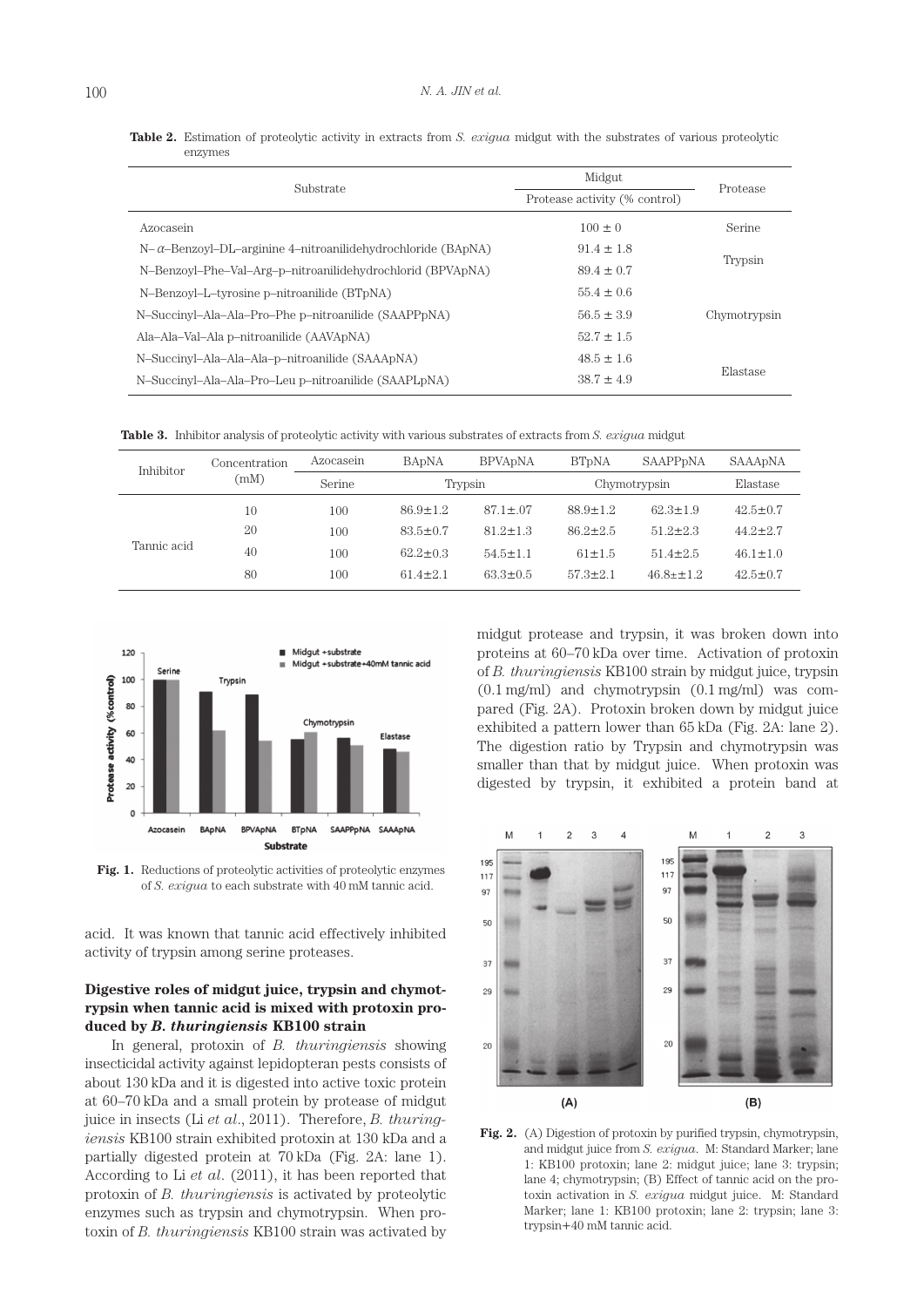60–70 kDa. When protoxin was digested by chymotrypsin, it exhibited several protein bands at 60–90 kDa (Fig. 2A: Lanes 3, 4). On the basis of previous results, we examined the digestion pattern of protoxin when 40 mM tannic acid was mixed with trypsin in order to determine whether tannic acid inhibited the digestion activity of trypsin when it was mixed with trypsin (Fig. 2B). It was found that activity of trypsin was inhibited when protoxin was decomposed by Trypsin together with 40 mM tannic acid rather than when it was digested by trypsin alone (Fig. 2B: lanes 2, 3). It could be expected that decomposition of protoxin was inhibited when 40 mM tannic acid was mixed with trypsin.

# **Tannic acid inhibiting the trypsin's role of over– digesting protoxin produced by** *B. thuringiensis*  **KB100 strain**

To compare the degree of decomposition of protoxin in *B. thuringiensis* KB100 strain by various kinds of digestive enzymes, SDS–PAGE was performed after it was treated in each condition. After *B. thuringiensis* KB100 protoxin was digested with midgut juice of *S. exi-*



**Fig. 3.** Effects of incubation time of *S. exigua* midgut juice on KB100 toxin activation. M: Standard marker; lane 1: 1 min; lane 2: 5 min; lane 3: 10 min; lane 4: 15 min; lane 5: 30 min; lane 6: 1 h; lane 7: 2 h; lane 8: 5 h, lane 9: 24 h.

*gua* for 9 time points such as 1 minute, 5 minutes, 10 minutes, 15minutes, 30 minutes, 1 hour, 2 hours, 5 hours and 24 hours, protein patterns were examined. A band of protein at 60 kDa appeared on SDS–PAGE for up to 5 hours of treatment. The intensity of a band began to be reduced and a band almost disappeared at 24 hours (Fig. 3: lanes 1–9). Thus, it suggested that toxicity of *B. thuringiensis* showing high insecticidal activity against *S. exigua* may not appear in the presence of midgut proteases after pests eat it.

Thus, SDS–PAGE was performed to determine changes of protoxin of *B. thuringiensis* KB100 strain when it was digested by midgut juice together with tannic acid over time (Fig. 4). It was found that a band of protein with insecticidal activity at 60 kDa did not appear and activity was maintained in the sample combined with midgut juice + *B. thuringiensis* KB100 + 40 mM tannic acid showing the highest synergistic effect in a test of insecticidal activity against *S. exigua* (Fig. 4: lanes 1–9). It was similar to the previous results reporting that tannic acid inhibited the over–digestion of protoxin in *B. thuringiensis* KB100 strain by protease in midgut of *S. exigua* (Jin *et al*., 2009). In this experiment, a band of toxic protein at 60 kDa showing insecticidal activity against *S. exigua* was constantly maintained for up to 48 hours. In addition, a digestion pattern was examined over time after *B. thuringiensis* KB100 strain was digested by trypsin (Fig. 5). *B. thuringiensis* KB100 strain began to be digested over time after it was treated with trypsin. After 24 hours, a band of toxic protein at 60 kDa seemed lighter. On the other hand, changes of *B. thuringiensis* KB100 strain were observed over time when it was treated by trypsin together with tannic acid (Fig. 6). SDS–PAGE analysis exhibited that the digestion process of protoxin of *B. thuringiensis* KB100 strain by trypsin was inhibited by tannic acid. Therefore, it was found that decomposition rate of protoxin was substantially reduced with addition of tannic acid and its insecticidal activity lasted.



**Fig. 4.** Effects of incubation time of 40 mM tannic acid on KB100 toxin activation. M: Standard Marker; lane 1: 1min; lane 2: 5 min; lane 3: 10 min; lane 4: 15 min; lane 5: 30 min; lane 6: 1 h; lane 7: 2 h; lane 8: 5 h; lane 9: 24 h.



**Fig. 5.** Effects of incubation time of *S. exigua* midgut juice on typsin. M: Standard marker; lane 1: 1 min; lane 2: 5 min; lane 3: 10 min; lane 4: 15 min; lane 5: 30 min, lane 6: 1 h; lane 7: 2 h; lane 8: 5 h, lane 9: 24 h.